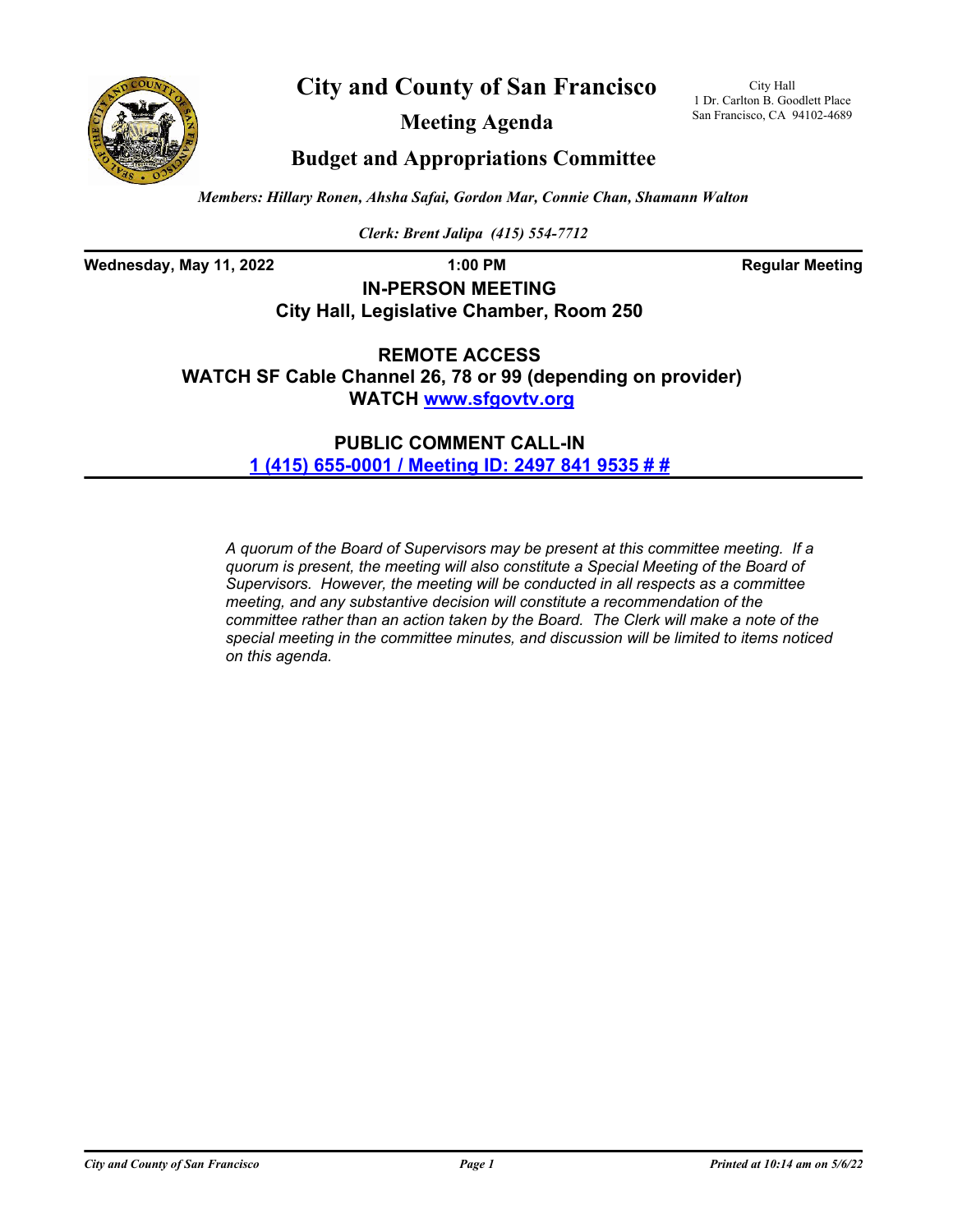### **Remote Access to Information and Participation**

*The Board of Supervisors and its committees will convene hybrid meetings that will allow in-person attendance, remote access, and public comment via teleconference. Visit the SFGovTV website at [\(www.sfgovtv.org\)](www.sfgovtv.org) to stream the live meetings and watch meetings on demand or watch live meetings on San Francisco Cable Channels 26, 78 or 99 (depending on your provider). Members of the public may provide public comment in-person at the above noticed location or remotely via teleconference (detailed instructions available at: [https://sfbos.org/remote-meeting-call\)](https://sfbos.org/remote-meeting-call). Individuals who wish to share documents during a hearing must provide them to the Clerk 48 hours in advance [\(brent.jalipa@sfgov.org\);](mailto:brent.jalipa@sfgov.org) equipment is not available to share hard copy documents received in-person.*

*Members of the public attending in-person may be required to wear masks or adhere to current orders, please visit [https://sfbos.org/in\\_person\\_meeting\\_guidelines](https://sfbos.org/in_person_meeting_guidelines) for the current guidelines.*

*Members of the public may also submit their comments by email to: [brent.jalipa@sfgov.org;](mailto:brent.jalipa@sfgov.org) all comments received will be made a part of the official record. Regularly scheduled Budget and Finance Committee Meetings begin at 10:30 a.m. every Wednesday of each month. Committee agendas and their associated documents are available at [https://sfbos.org/committees.](https://sfbos.org/committees)*

*PUBLIC COMMENT CALL IN [1 \(415\) 655-0001 / Meeting ID: 2497 841 9535 # #](tel:+14156550001,,24978419535#,,#) (Press \*3 to enter the speaker line)*

*Please visit the Board's website [\(www.sfbos.org\)](www.sfbos.org) regularly to be updated on the current situation as it affects the legislative process. For more information contact the Clerk, Brent Jalipa, at (415) 554-7712 or [brent.jalipa@sfgov.org.](mailto:brent.jalipa@sfgov.org)*

# **ROLL CALL AND ANNOUNCEMENTS**

### **COMMUNICATIONS**

### **AGENDA CHANGES**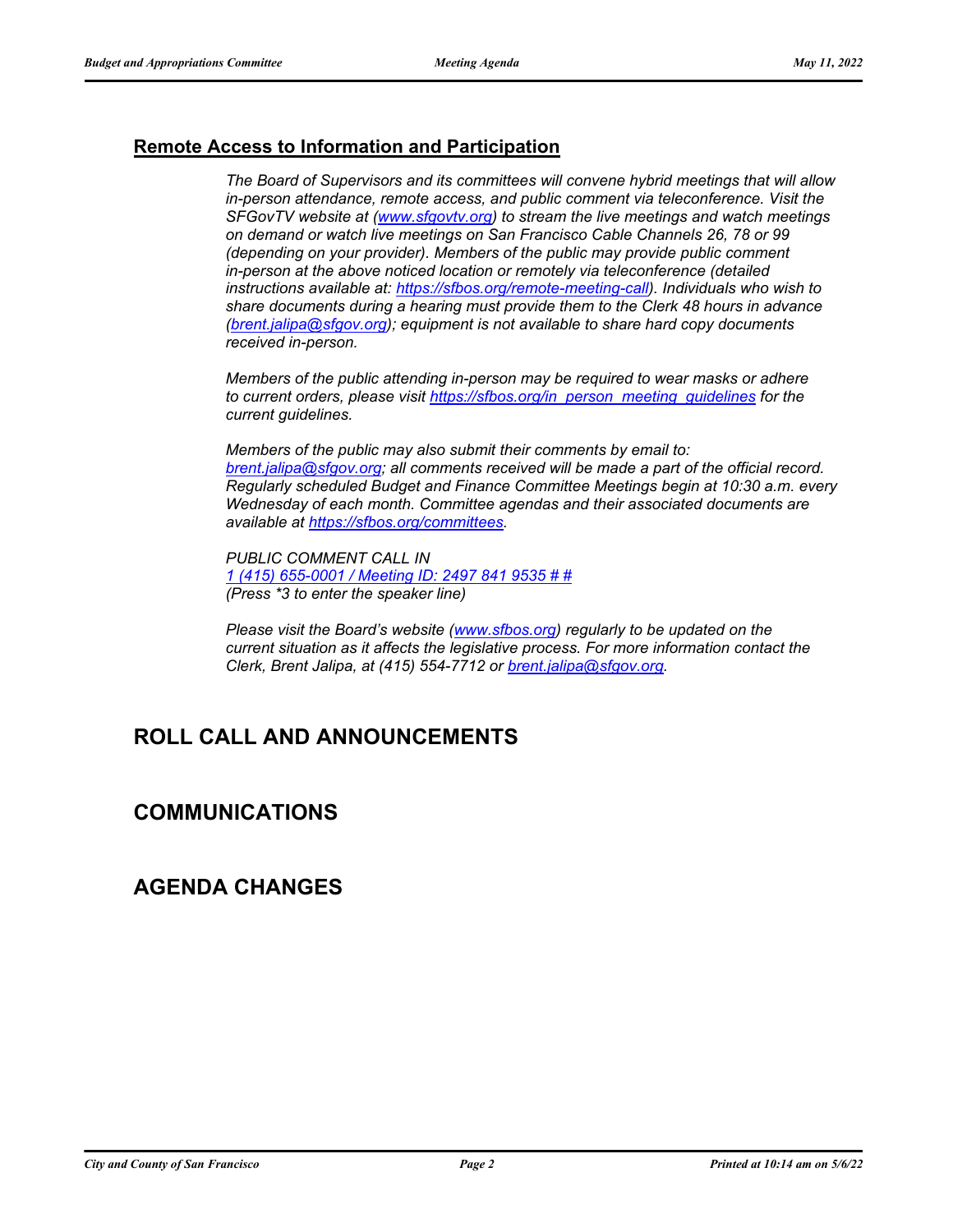# **REGULAR AGENDA**

### **1. [210350](http://sfgov.legistar.com/gateway.aspx?m=l&id=37220) [Hearing - Direct Small Business Relief Update and OEWD Equity Plan for Recovery]**

### **Sponsor: Peskin**

Hearing to receive presentations on the various direct small business relief programs currently supporting small businesses, their eligibility requirements and data on how many grants have been allocated, in which neighborhoods and demographic data on small businesses who have successfully acquired relief, and to present an equity plan for addressing small business recovery in the Fiscal Year 2021-2022 Budget; and requesting the Director of Office of Economic and Workforce Development (OEWD) and Office of Small Business to report.

4/6/21; RECEIVED AND ASSIGNED to the Budget and Finance Committee.

4/12/21; REFERRED TO DEPARTMENT.

4/13/21; TRANSFERRED to the Budget and Appropriations Committee.

4/28/21; CONTINUED.

5/5/21; CONTINUED TO CALL OF THE CHAIR.

3/31/22; REMAIN ACTIVE.

### **2. [220472](http://sfgov.legistar.com/gateway.aspx?m=l&id=38664) [Hearing - Racial Equity in City Employment] Sponsors: Ronen; Walton**

Hearing on departmental hiring patterns with regard to racial equity and progress towards the goal of equitable diversity in City employment; and requesting the Office of the Budget and Legislative Analyst to report.

4/26/22; RECEIVED AND ASSIGNED to the Budget and Appropriations Committee.

5/2/22; REFERRED TO DEPARTMENT.

### **3. [220437](http://sfgov.legistar.com/gateway.aspx?m=l&id=38629) [Hearing - City Budget Reserves]**

#### **Sponsors: Safai; Ronen**

Hearing to consider the City's budget reserves, including current balances, legal requirements and known obligations; and requesting the Office of the Controller and Mayor's Office of Budget to report.

4/19/22; RECEIVED AND ASSIGNED to the Budget and Appropriations Committee.

4/26/22; REFERRED TO DEPARTMENT.

# **ADJOURNMENT**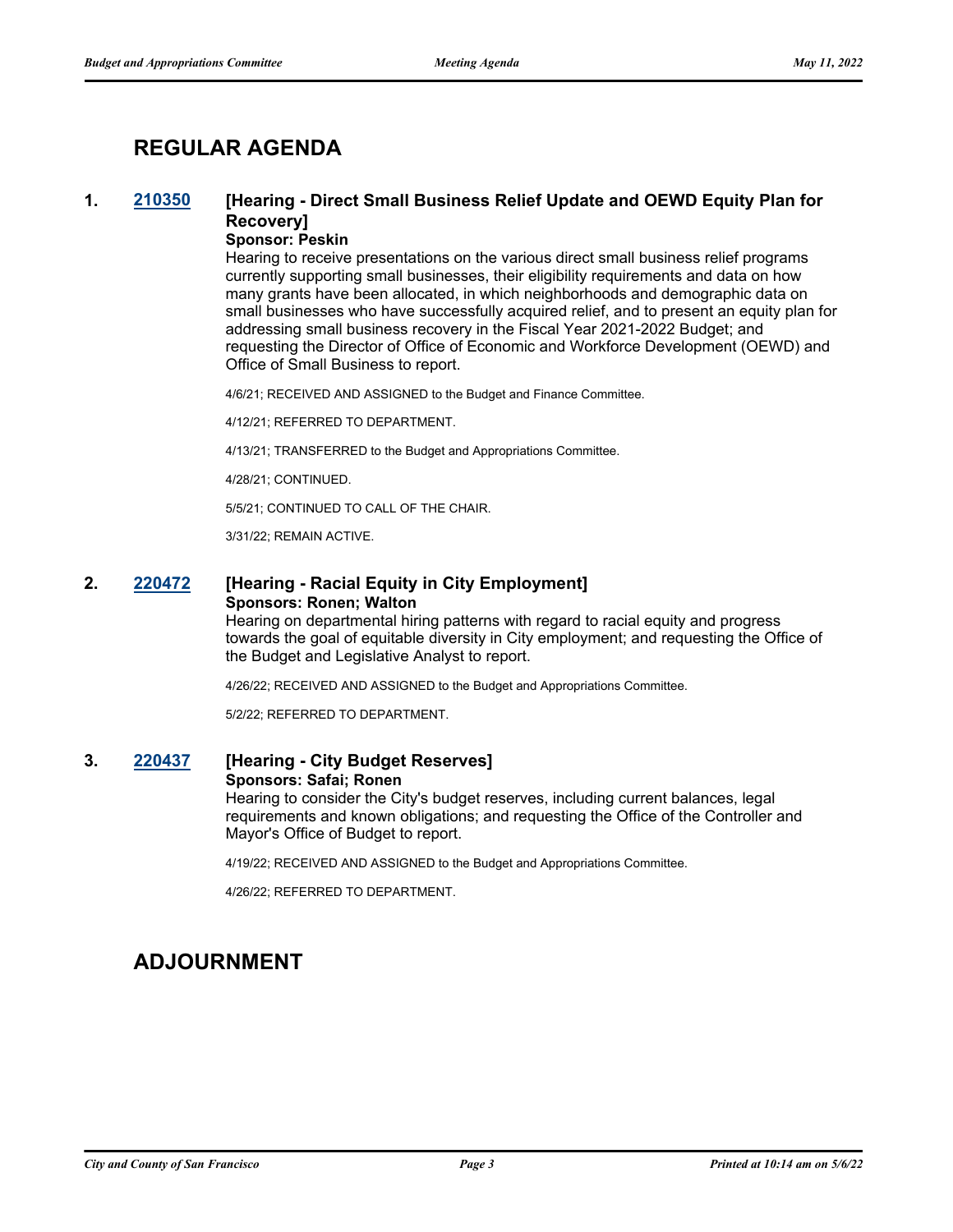# **LEGISLATION UNDER THE 30-DAY RULE**

*NOTE: The following legislation will not be considered at this meeting. Board Rule 3.22 provides that when an Ordinance or Resolution is introduced which would CREATE OR REVISE MAJOR CITY POLICY, the Committee to which the legislation is assigned shall not consider the legislation until at least thirty days after the date of introduction. The provisions of this rule shall not apply to the routine operations of the departments of the City or when a legal time limit controls the hearing timing. In general, the rule shall not apply to hearings to consider subject matter when no legislation has been presented, nor shall the rule apply to resolutions which simply URGE action to be taken.*

*(There is no legislation pending under the 30-Day Rule.)*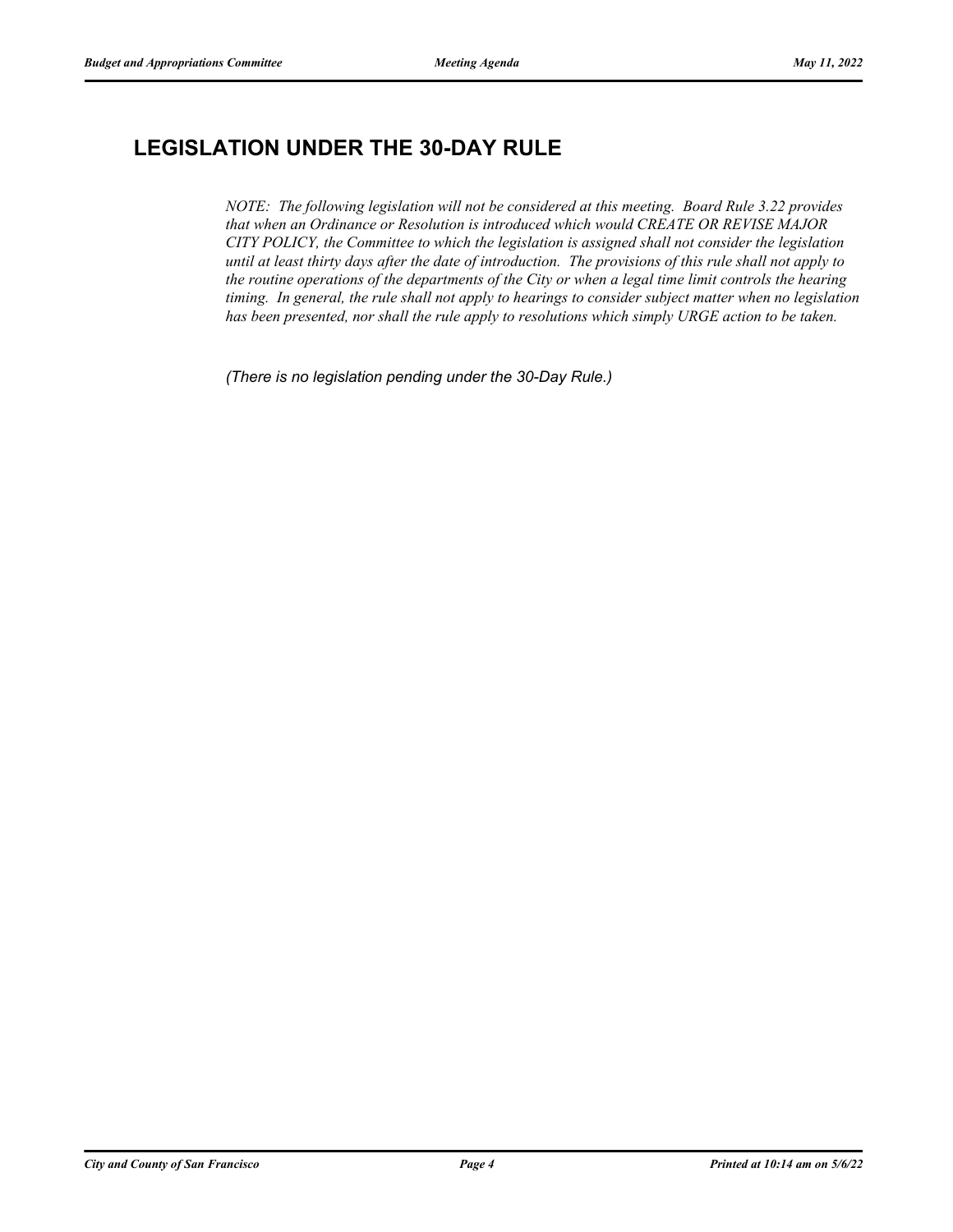#### **Agenda Item Information**

Each item on the Consent or Regular agenda may include the following documents:

1) Legislation

2) Budget and Legislative Analyst report

3) Department or Agency cover letter and/or report

4) Public correspondence

These items are available for review at City Hall, 1 Dr. Carlton B. Goodlett Place, Room 244, Reception Desk or at https://sfbos.org/legislative-research-center-lrc.

#### **Meeting Procedures**

The Board of Supervisors is the legislative body of the City and County of San Francisco. The Board has several standing committees where legislation is the subject of hearings at which members of the public are urged to testify. The full Board does not hold a second public hearing on measures which have been heard in committee.

Board procedures do not permit: 1) persons in the audience to vocally express support or opposition to statements by Supervisors or by other persons testifying; 2) ringing and use of cell phones, pagers, and similar sound-producing electronic devices; 3) bringing in or displaying signs in the meeting room; and 4) standing in the meeting room. Each member of the public will be allotted the same maximum number of minutes to speak as set by the President or Chair at the beginning of each item or public comment, excluding City representatives; except that public speakers using interpretation assistance will be allowed to testify for twice the amount of the public testimony time limit. If simultaneous interpretation services are used, speakers will be governed by the public testimony time limit applied to speakers not requesting interpretation assistance. Members of the public who want a document displayed should provide in advance of the meeting to the Clerk of the Board (bos.legislation@sfgov.org), clearly state such during testimony, and subsequently request the document be removed when they want the screen to return to live coverage of the meeting. Hard copy documents may no be shared during in-person meetings.

IMPORTANT INFORMATION: The public is encouraged to testify at Committee meetings. Persons unable to attend the meeting may submit to the City, by the time the proceedings begin, written comments regarding the agenda items. These comments will be made a part of the official public record and shall be brought to the attention of the Board of Supervisors. Written communications expected to be made a part of the official file should be submitted to the Clerk of the Board or Clerk of a Committee: 1 Dr. Carlton B. Goodlett Place, Room 244, San Francisco, CA 94102. Communications which are not received prior to the hearing may be delivered to the Clerk of the Board or Clerk of the Committee and will be shared with the Members.

COPYRIGHT: All system content that is broadcasted live during public proceedings is secured by High-bandwidth Digital Content Protection (HDCP), which prevents copyrighted or encrypted content from being displayed or transmitted through unauthorized devices. Members of the public who wish to utilize chamber digital, audio and visual technology may not display copyrighted or encrypted content during public proceedings.

AGENDA PACKET: Available on the internet at https://www.sfbos.org/meetings. Meetings are cablecast on SFGovTV, the Government Channel, at www.sfgovtv.org or Cable Channels 26, 78 or 99 (depending on your provider). For USB copies call (415) 554-4188.

LANGUAGE INTERPRETERS: Language services are available in Spanish, Chinese and Filipino at all regular and special Board and Committee meetings if made at least 48 hours in advance of the meeting to help ensure availability. For more information or to request services: Contact Wilson Ng or Arthur Khoo at (415) 554-5184.

傳譯服務: 所有常規及特別市參事會會議和常務委員會會議將提供西班牙文, 中文以及菲律賓文的傳譯服務, 但必須 在會議前最少48小時作出請求, 以確保能獲取到傳譯服務. 將因應請求提供交替傳譯服務, 以便公眾向有關政府機構 發表意見. 如需更多資訊或請求有關服務, 請致電(415) 554-5184聯絡我們.

AVISO EN ESPAÑOL: Los servicios de idiomas están disponibles en español, chino, y filipino en todas las reunions regulares y reuniones especiales de la Junta, de los Comités, si se solicita por lo menos 48 horas antes de la reunión para ayudar a garantizar su disponibilidad. Para más información o solicitar servicios, por favor contactar a (415) 554-5184.

PAUNAWA: Mayroong serbisyong pang-wika sa Espanyol, Tsino at Pilipino para sa lahat ng mga regular at espesyal na pagpupulong ng Board, at Komite ng Board. Sa kasalukuyan, mayroong serbisyo sa wikang Pilipino na maaaring hilingin, 48